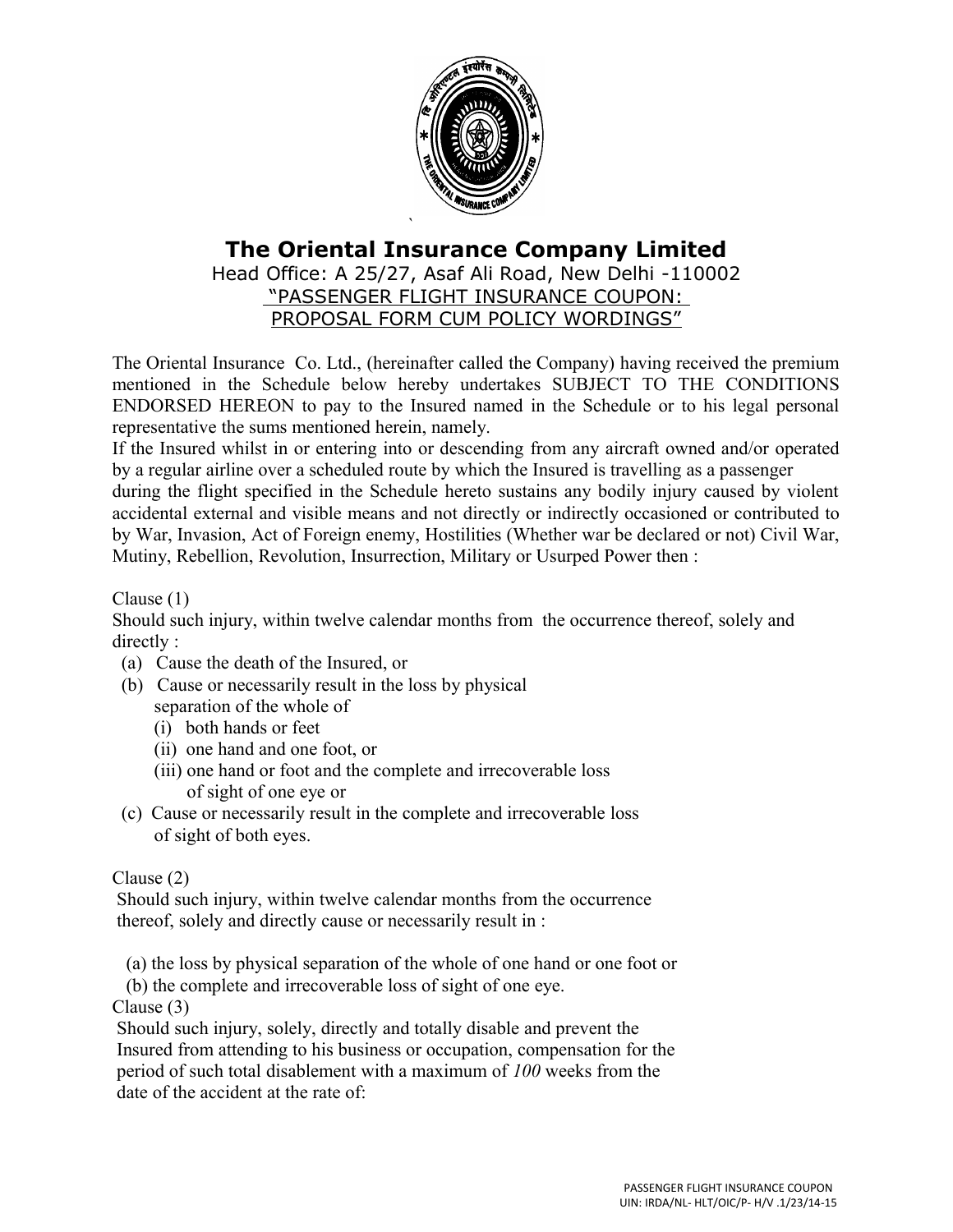#### *DEFINITIONS*

*1. ACCIDENT: An accident is a sudden unforeseen and involuntary event caused by external, visible and violent means*

*2. INJURY: Injury means accidental physical bodily harm, excluding illness or disease, solely and directly caused by external, violent and visible and evident means which is verified and certified by Medical Practitioner*

*3. MEDICAL PRACTITIONER A Medical Practitioner is a person, who holds a valid registration from the Medical Council of any State or Medical Council India or council for Indian Medicine or for Homeopathy set up by the Government of India or a State Government and is thereby entitled to practice medicine within its jurisdiction; and is acting within the scope and jurisdiction of license.*

#### **CONDITIONS**

1) Either of the Capital sums mentioned in Clauses (1) and (2) shall be payable only on delivery of this coupon cancelled and discharged and the Insured shall not be entitled to claim under more than one of the Clauses (1), (2), or (3) in respect of same injury. No weekly compensation shall become payable until the total amount shall have been ascertained and agreed.

2) No compensation under this Insurance shall be payable in respect of death or disablement.

- (a) If the insured is under the influence of intoxicants or suffering from lunacy or insanity.
- (b) If due to disobedience to the instructions of the air craft crew aircraft owners or operators or their agents or servants.

3) Written Notice of any accident shall be given to the Company as soon as possible but in any event within one calendar month of the injury in respect of which the claim is to be made.

4**)** If any difference shall arise as to the quantum to be paid under the Policy (liability being otherwise admitted) such difference shall independently of all other questions be referred to the decision of an arbitrator to be appointed in writing by the parties in difference or if they cannot agree upon a single arbitrator to the decision of two disinterested persons as arbitrators of whom one shall be appointed in writing by each of the parties within two calendar months after having been required so to do in writing by the other party in accordance with the provisions of the Arbitrations Act 1996, as amended from time to time and for the time being in force. In case either party shall refuse or failed to appoint arbitrator within two calendar months after receipt of notice in writing requiring an appointment, the other party shall be at liberty to appoint sole arbitrator, and in case of disagreement between the arbitrators, the difference shall be refer to the decision of umpire who shall have been appointed by them in writing before entering on the reference and whom shall sit with the arbitrators and preside at their meetings.

It is clearly agreed & understood that no difference or dispute shall be referable to arbitration as herein before provided, if the Company has disputed or not accepted liability under or in respect of this Policy.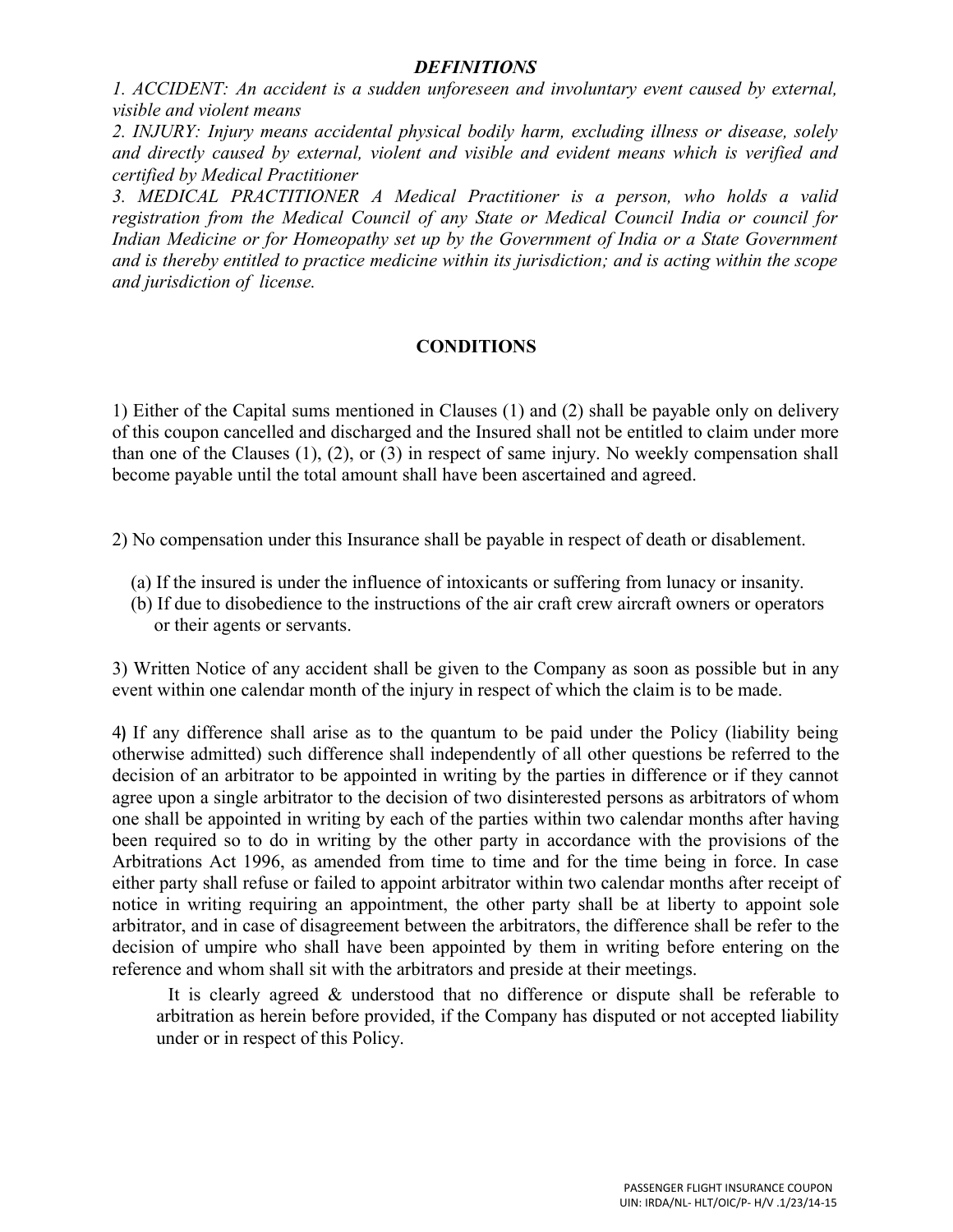It is hereby expressly stipulated and declared that it shall be a condition precedent to any right of action or suit upon this Policy that the award by such arbitrators or umpire of the amount of the loss or damage shall be first obtained."

It is also hereby expressly agreed and declared that if the Company shall disclaim liability to the Insured for any claim hereunder and such claim shall not, within twelve calendar months from the date of such disclaimer have been made the subject matter of a suit in a Court of Law, then the claim shall for all purposes be deemed to have been abandoned and shall not thereafter be recoverable hereunder.

5) The due observance and the fulfillment of these conditions so far as the nature of them respectively will permit and which conditions are to be read as part of this Insurance, shall be a condition precedent to any liability of the Company under this Insurance.

6) Accidental death of the Insured shall not be presumed by reason of his disappearance.

7) This coupon is valid for the flight(s) specified in the Schedule or 24 Hours from the departure time of the Flight whichever is completed earlier.

### *PREMIUM REVISION CLAUSE*

*The above rates are valid for a period of 1 year only. The company may revise the premium rates and / or the terms & conditions of the policy upon renewal thereof as per the IRDA guidelines prevailing at that time.*

|                                                            | <u>,,,,,,,,,,</u> |
|------------------------------------------------------------|-------------------|
| <b>NAME OF INSURED</b>                                     |                   |
| AGE                                                        |                   |
| <b>ADDRESS</b>                                             |                   |
|                                                            |                   |
|                                                            |                   |
|                                                            |                   |
| <b>NAME OF ASSIGNEE</b>                                    |                   |
| AGE                                                        |                   |
| <b>RELATIONSHIP</b>                                        |                   |
| *PLEASE ALSO FILL "NOMINATION"<br>DECLARATION GIVEN BELOW. |                   |
| FLIGHT NO.                                                 |                   |
| <b>DATE OF FLIGHT</b>                                      |                   |
| <b>AIRLINES</b>                                            |                   |
|                                                            |                   |
| <b>CAPITAL SUM INSURED(Rs)</b>                             |                   |
| PREMIUM (Rs)                                               |                   |
| <b>DATE OF ISSUE</b>                                       |                   |

**SCHEDULE**

#### **SIGNATURE OF THE INSURED FOR THE ORIENTAL**

# **INSURANCE CO LTD**